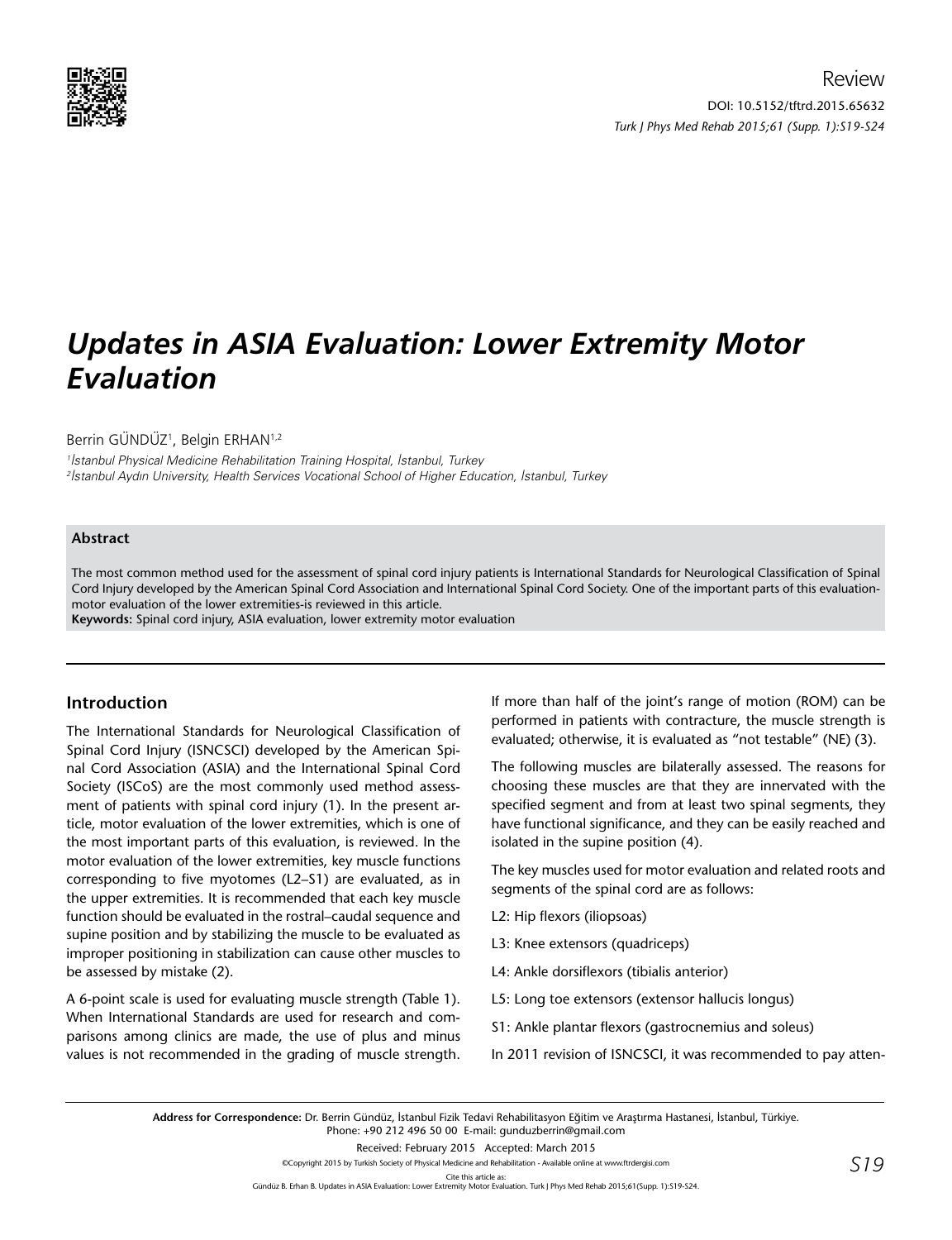#### Gündüz and Erhan Updated ASIA Lower Extremity Motor Evaluation

#### **Table 1. Grading muscle functions (4)**

- 0= Total paralysis
- 1= Palpable or visible contraction
- 2= Active movement, full range of motion (ROM) when gravity is eliminated
- 3= Active movement, full ROM against gravity
- 4= Active movement, full ROM against gravity, and moderate resistance in a muscle-specific position
- 5= (Normal) Active movement, full ROM against gravity, and full resistance in a muscle-specific position expected from a healthy person
- 5\*= (Normal) Active movement, full ROM against gravity, and sufficient resistance to be considered normal if identified inhibiting factors (i.e., pain, disuse) were not present
- NT= Not testable (i.e., due to immobilization, severe pain that can prevent the grading of the patient, amputation of limb, or contracture of >50% of the range of motion)

tion to the following positions when evaluating muscle strength grades 4 and 5 (3-6):

- L2: Hip at 90° of flexion
- L3: Knee at 15° of flexion
- L4: Ankle in full dorsiflexion
- L5: Toe in full extension

S1: Hip in neutral rotation, neutral flexion/extension, and neutral abduction /adduction; knee in full extension; and ankle in full plantar flexion.

The positioning of these key muscles during evaluation and the points that must be considered are comprehensively explained in the motor evaluation training module of the InSTeP program, which can be accessed on the ASIA and ISCoS websites. The motor evaluation of the lower extremities starts with muscle strength grade 3. If the patient can achieve grade 3, the evaluation continues with grade 4 or 5; however, if the patient cannot achieve grade 3, the evaluation proceeds with grades 2, 1, or 0 (7).

#### **L2 myotome: Hip flexors-iliopsoas muscle**

- **Grade 3:** The patient is in the supine position, the hip is in neutral adduction/abduction, and the hip and knee are in 15° of flexion. The leg is supported to prevent heel friction to the bed (Figure 1a). The patient is asked to lift the knee toward the face. If the patient completes ROM, muscle strength is evaluated to be grade 3 (Figure 1b). While assessing hip flexion in patients with suspected acute traumatic injury below the T8 level, active or passive hip flexion above 90° should be avoided to prevent kyphotic stress increase on the lumbar spine (5).
- **Grades 4 and 5**: The patient is in the supine position, the hip is in neutral rotation and abduction/adduction, and the hip and knee are in 90° of flexion. While the contralateral hip is stabilized by one hand, pressure is applied in the op-



Figure 1. a, b. Evaluation of the patient's hip flexors for muscle strength grade 3; initial position (a), if the patient completes the range of motion, the grade is evaluated to be 3 (b)



Figure 2. Evaluation of hip flexion for muscle strength grades 4 or 5

posite direction of the hip flexion above the knee (Figure 2). If the patient receives partial pressure, the muscle strength is evaluated to be grade 4, whereas if the patient receives full pressure, the muscle strength is evaluated to be grade 5.

- **Grade 2:** The hip is positioned in external rotation and in 45° of flexion. The knee is in 90° of flexion (Figure 3). The patient is requested to bring the knee toward the head. If the patient can achieve full ROM, the grade of muscle strength is evaluated to be 2.
- **Grades 1 and 0**: The hip is in neutral rotation and abduction/adduction. If superficial hip flexors (sartorius or rectus femoris) are palpated distal to the anterior superior iliac spine when the patient tries to bring the leg toward the abdomen, the muscle strength is evaluated to be grade 1. Considering that it is very difficult to palpate iliopsoas, which is a deep muscle, while examining muscle strength grade 1, more superficial flexor muscles are recommended to be palpated. In the absence of any contraction that can be palpated or observed, the muscle strength is graded as 0.

#### **L3 myotome: Knee extensors-quadriceps muscle**

• **Grade 3**: The patient is in the supine position. The hip is positioned in neutral rotation and abduction/adduction and in 15° of flexion. The knee is in 30° of flexion. The hand is passed under the tested knee and placed on the other knee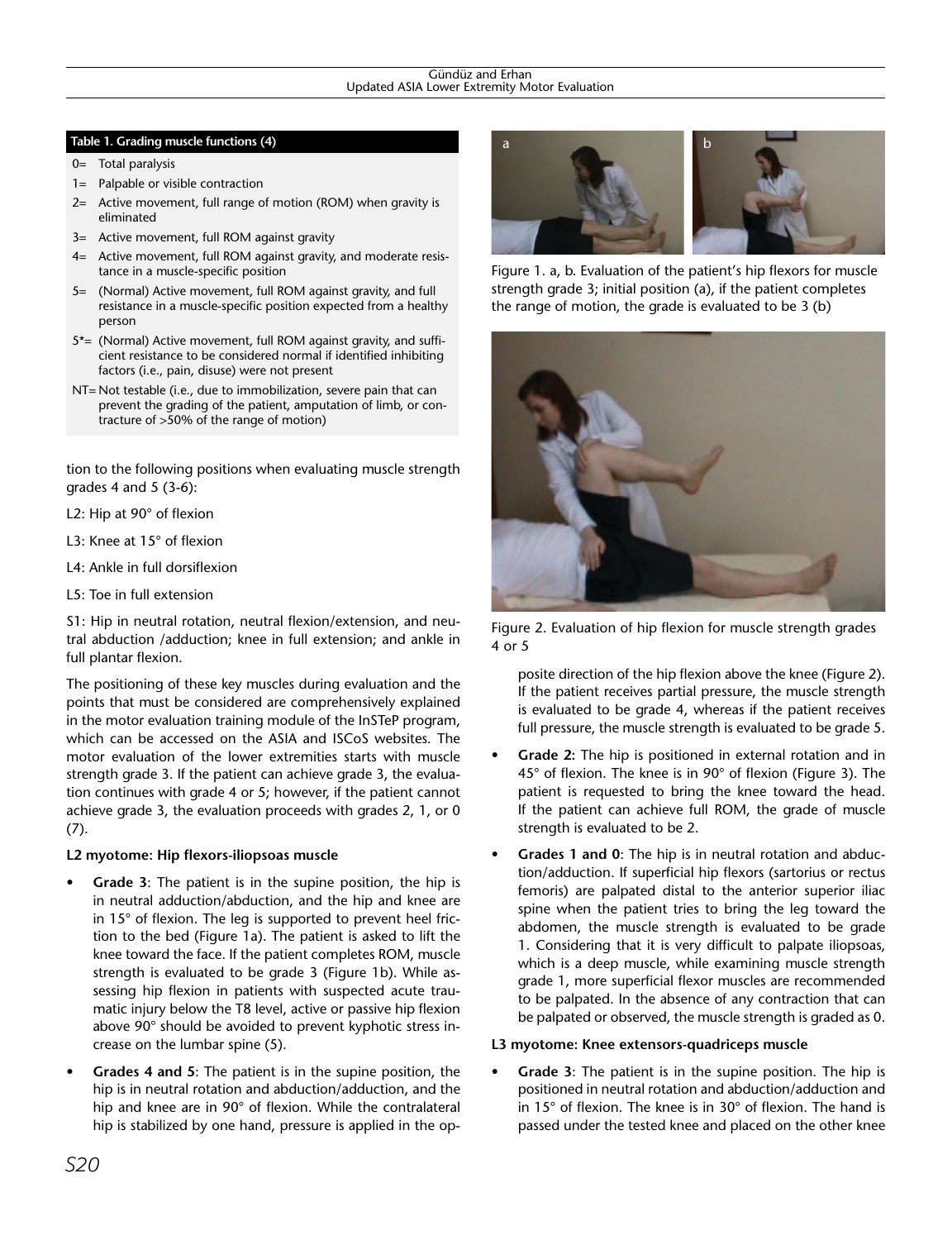(Figure 4). The patient is asked to bring the knee to the extension position. If the patient can achieve full ROM, the muscle strength is graded as 3.

- **Grades 4 and 5**: The patient is in the supine position. The hip is positioned in neutral rotation and abduction/adduction and the hip and knee are in 15° of flexion. The hand is passed under the tested knee and placed on the other knee. The patient is asked to do a knee extension, and pressure is applied from the proximal side of the ankle toward the bed with the other hand (Figure 5). If the patient can feel partial pressure, the muscle strength is graded as 4, whereas in the case of full resistance, the muscle strength is graded as 5.
- **Grade 2**: The leg is supported when the hip is in external rotation and in 45° of flexion and the knee is in 90° of flexion (Figure 6). The patient is requested to perform a knee extension. If the patient can achieve full ROM, the muscle strength is graded as 2.



Figure 3. Positioning for the evaluation of muscle strength grade 2 in hip flexion



Figure 4. Positioning for the evaluation of muscle strength grade 3 in knee extension

• **Grades 1 and 0**: The hip is in neutral rotation and abduction/adduction. The hip and knee are in 15° of flexion. The patient is asked to push the back of the leg downward toward the bed, and the patellar tendon or quadriceps is palpated, or contraction is observed. In the presence of contraction, the muscle strength is graded as 1, whereas in the absence of any contraction that is palpated or observed, the muscle strength is graded as 0.

### **L4 myotome: Ankle dorsiflexors-tibialis anterior muscle**

- Grade 3: The patient is in the supine position. The hip is positioned in neutral rotation and abduction/adduction. The hip and knee are positioned in slight flexion (Figure 7). The patient is asked to pull the toes toward the face. If the patient can achieve full ROM, the muscle strength is graded as 3.
- **Grades 4 and 5:** Pressure is applied on the dorsum of the foot when the hip is in neutral rotation and abduction/adduction, the hip and knee are positioned in slight flexion,



Figure 5. Evaluation of muscle strength grade 4 or 5 in knee extension



Figure 6. Positioning for the evaluation of muscle strength grade 2 in knee extension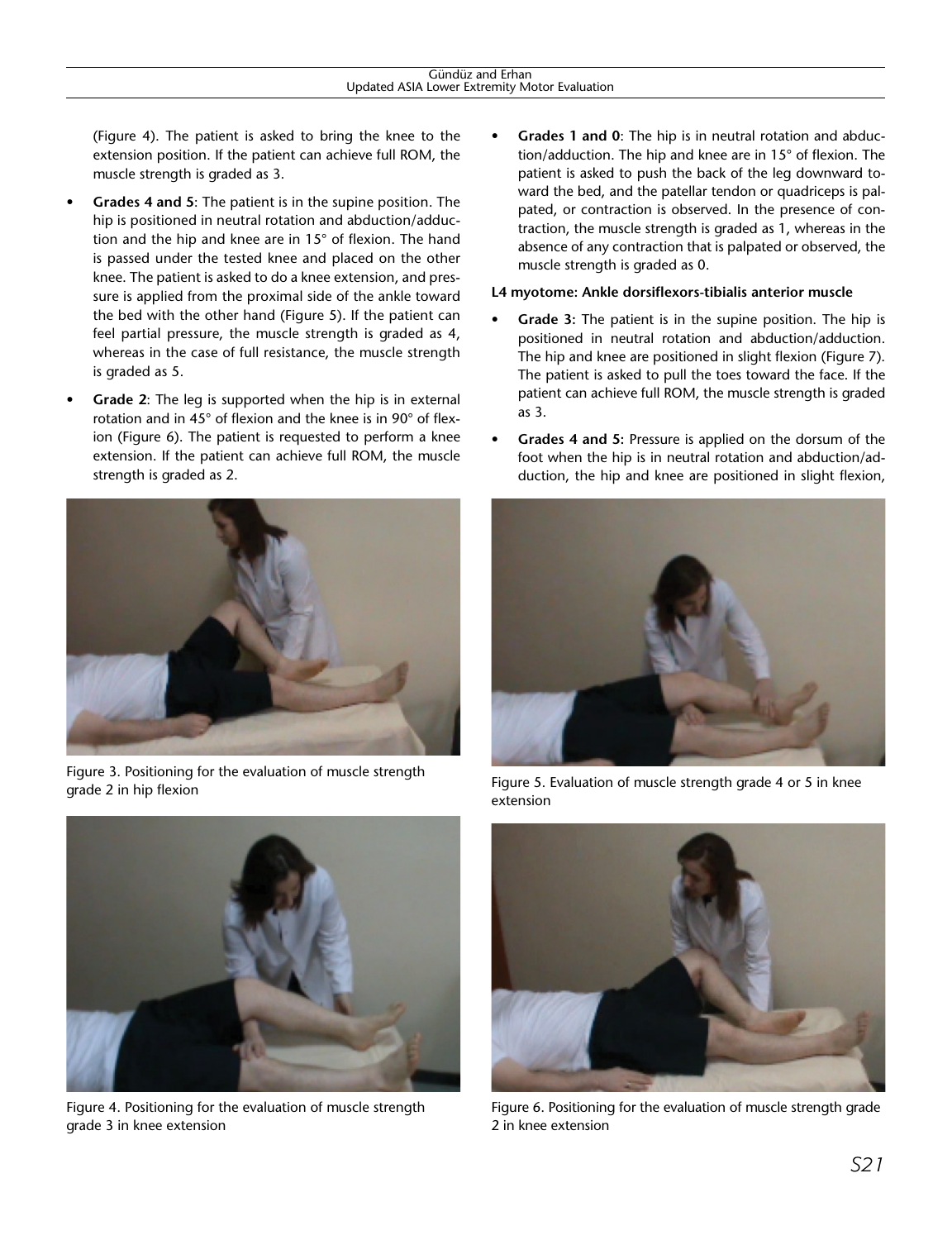and the ankle is in full dorsiflexion (Figure 8). If the patient feels partial pressure, the muscle strength is graded as 3, whereas if the patient feels full pressure, the muscle strength is graded as 5.

- **Grade 2:** When the hip is in external rotation and in 45° of flexion, the knee is in 90° of flexion the patient is then asked to lift the toes upward toward the face (Figure 9). If the patient can achieve full ROM, the muscle strength is graded as 2.
- **Grades 1 and 0:** The hip is in neutral rotation and abduction/adduction, and the hip and knee are in slight flexion. When the patient is asked to pull the foot toward the face, the tibialis anterior tendon or muscle is palpated (Figure 10). In the presence of contraction, the muscle strength is graded is 1, but if the contraction cannot be palpated or observed, the muscle strength is graded as 0. While evaluating for muscle strength grade 1, it should be kept in mind



Figure 7. Evaluation of ankle dorsiflexion for muscle strength grade 3



Figure 8. Evaluation of ankle dorsiflexion for muscle strength grade 4 and 5

that the extensor hallucis longus muscle can mimic ankle dorsiflexion; therefore, it should be assured that the movement is performed from the ankle.

## **L5 myotome: Toe dorsiflexors-extensor hallucis longus muscle**

- **Grade 3**: The patient is in the supine position. The hip is in neutral rotation and abduction/adduction, and the knee is in extension. The patient is asked to pull the first toe toward the knee. If the patient can achieve full ROM, the muscle strength is graded as 3.
- **Grades 4 and 5:** Pressure is applied when the hip is in neutral rotation and abduction/adduction, the knee is in extension, and the great toe in full extension (Figure 11). If the patient receives partial pressure, the muscle strength is graded as 4, whereas if the patient receives full pressure, the muscle strength is graded as 5.



Figure 9. Evaluation of ankle dorsiflexion for muscle strength grade 2



Figure 10. Evaluation of contraction in the tibialis muscle for muscle strength grade 1 in ankle dorsiflexion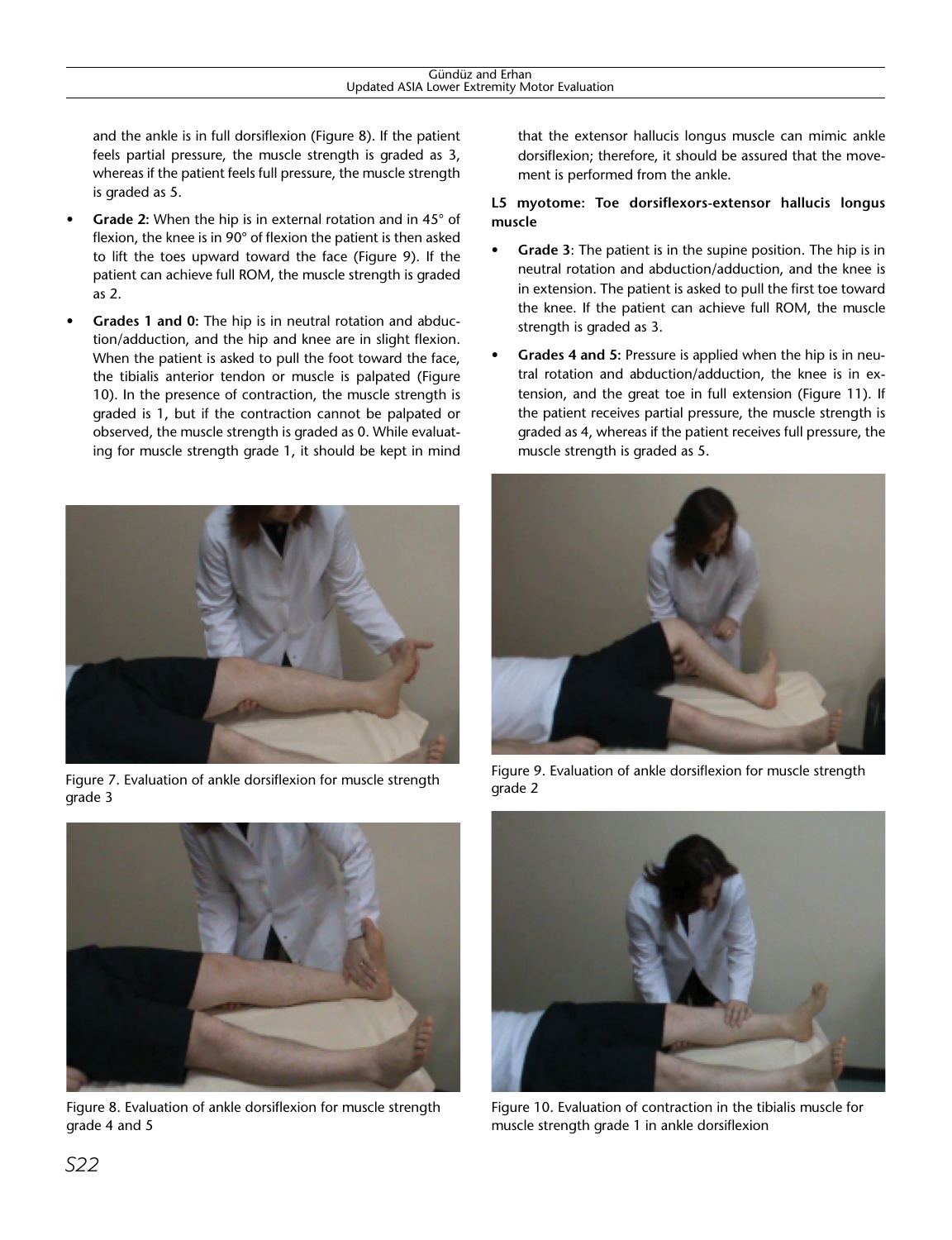

Figure 11. Evaluation of the toes for muscle strength grades 4 and 5



Figure 12. Evaluation of the toes for muscle strength grade 2

- **Grade 2:** The grade of muscle strength is 2 if the toe can achieve full extension when the hip is in external rotation, the hip and knee are in flexion, and the ankle and toes are in a relaxed position (Figure 12).
- **Grades 1 and 0:** The hip is in neutral rotation and abduction/adduction, and the hip and knee are in extension. The patient is asked to pull the toe toward the face, and the extensor hallucis longus tendon or muscle is palpated. In the presence of contraction, the muscle strength is graded as 1, whereas in the absence of any contraction that can be palpated or observed, the muscle strength is graded as 0.

## **S1 myotome: Ankle plantarflexors-gastrocnemius and soleus muscles**

**Grade 3:** The patient is examined in the supine position. The hip is in neutral rotation and abduction/adduction and in 45° of flexion, and the knee is in full flexion. One hand of the examiner is placed under the knee, and the other hand is under the sole of the foot. The heel remains resting on the bed (Figure 13a). The patient is asked to push the foot down and to lift the heel off the bed. If the patient achieves



Figure 13. a, b. Positioning the ankle plantar flexors for muscle strength grade 3 (a), lifting the heel up and completing the joint's range of motion (b)



Figure 14. Evaluation of the ankle plantar flexors for muscle strength grades 4 and 5

full ROM, the grade of muscle strength is evaluated to be 3 (Figure 13b). During this assessment, the hip flexors should be monitored to assure that they are not being used to facilitate the movement.

- **Grades 4 and 5:** The hip is in neutral rotation and abduction/ adduction, the knee is in extension, and the ankle is in full plantar flexion the leg is stabilized with one hand, and pressure is applied to the sole of the foot with the other hand when (Figure 14). If the patient feels partial pressure, the muscle strength is graded as 4, whereas if the patient feels full pressure, the muscle strength is graded as 5.
- **Grade 2**: When the hip is in external rotation and the hip and knee are in flexion, the patient is asked to move the foot downward. If the patient can achieve full ROM, the muscle strength is graded as 2. During this effort, if there is a contraction in the Achilles tendon or gastrocnemius muscle, the muscle strength is graded as 1. If not, the muscle strength grade is evaluated to be 0 (7).

The results of the evaluated key muscles are noted in the separate section for motor evaluation on the ASIA assessment page (8). To avoid making mistakes during the motor evaluation, simple instructions should be given to the patient to explain what we want. Moreover, it is possible to make an inaccurate evaluation